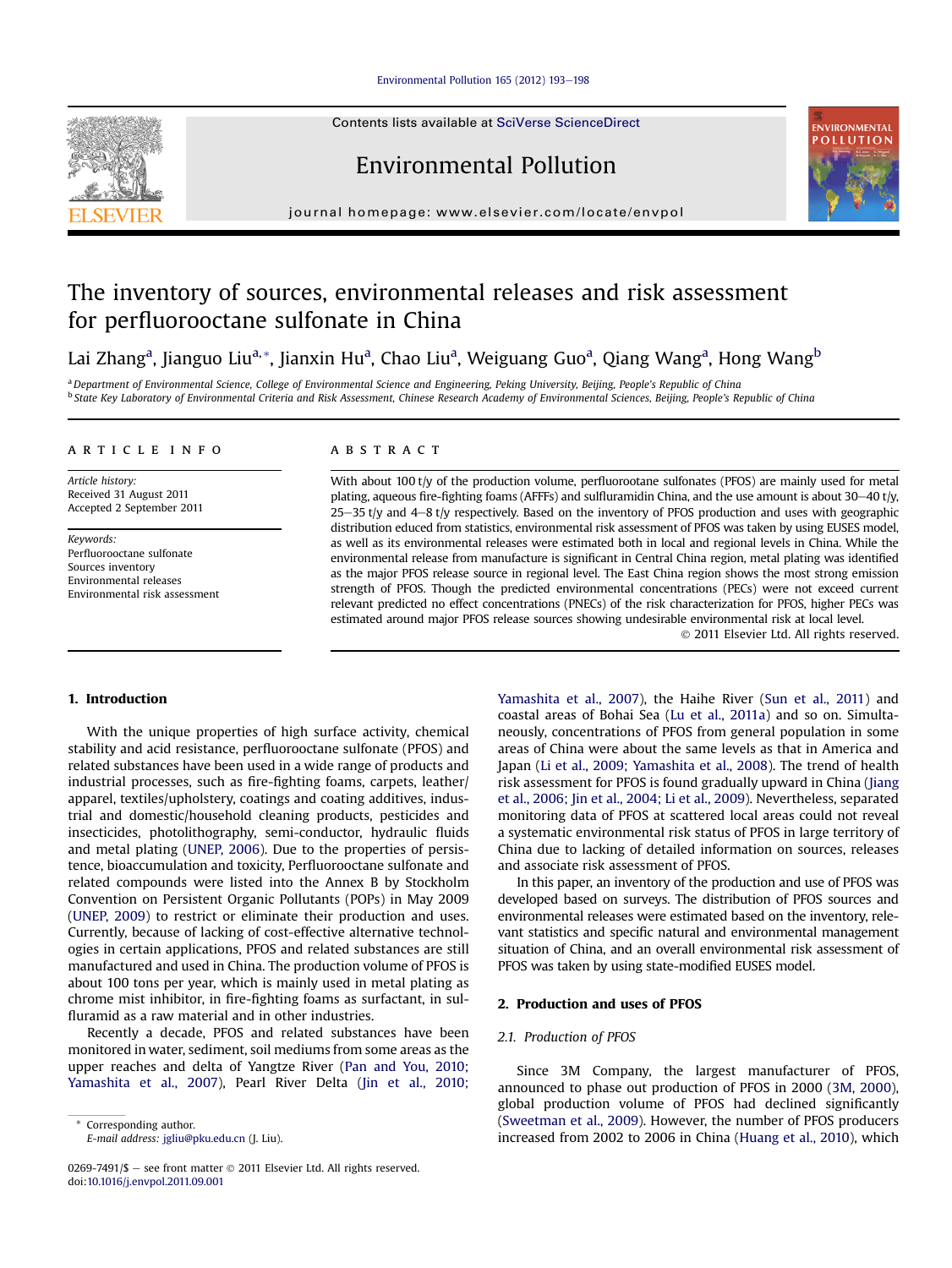<span id="page-1-0"></span>reached 13–15 at the peak. Also the trend of production volumes of PFOS was an upward in China as the almost only production country. In 2002, production volume of PFOS was about 30 t in China, and then it increased to 246.88 t in 2006. Since then, under the impact of the international policy to restrict or eliminate PFOS production, production volume of PFOS was declined to about 100 t/y in 2008 ([Huang et al., 2010](#page-5-0)). Fig. 1 shows that the trend for production volumes of PFOS from 2002 to 2008 in China.

According to surveys for PFOS manufacture enterprises, Yangtze River chemical plant first began to carry out research and development for PFOS manufacture in late 1970s. Due to increasing market demand of PFOS and related substances, the PFOS production volume continued to expand in China. About 10 producers were located in Hubei Province, including the largest company in China, whose annual output was about 60 t. Production volume of PFOS in Hubei Province accounted for 80%-90% of that in China. The other 3 PFOS producers were located in Fujian province, where occupied lower share of production in China.

#### 2.2. Uses of PFOS

PFOS and related substances had ever been extensively used in textiles, carpets, leathers about five years ago, while now it is not be used in these applications due to the international restriction of such applications. The use amount of PFOS is very limited in semi-conductors and aviation ([Mei, 2008](#page-5-0)). Currently, PFOS and related substances are mainly used in metal plating, aqueous fire-fighting foams (AFFFs) synthesis and sulfluramid formulation.

## 2.3. PFOS use in metal plating (chromium)

In metal plating process, PFOS are mainly used assurfactant/ wetting agent and mist suppressants in hard and decorative chromeplating, which can reduce the emission of chromium and improve the work environment in this sector. The amount of PFOS used in China was been estimated as  $30-40$  t/y from metal plating industry survey in 2008. Such a using level maintained stable in the last years. More than thousands of metal plating processing enterprises are densely located in Jiangsu, Zhejiang, Shanghai, Liaoning and Guangzhou Provinces where steel and mechanical treatment industry are relatively developed in China. Based on the statistics of production volumes of clad sheet in different provinces of China [\(CISA, 2010\)](#page-5-0), the distributions of the PFOS using amount in metal plating across China are derived as Fig. 2, reflecting large





Fig. 2. The distribution of PFOS use amounts used in metal plating, fire-fighting foams and sulfluramid applications in 31 provinces of China.

using amount in metal plating are concentrated around coastal areas of China.

## 2.4. PFOS use in fire-fighting foams

PFOS has been widely used to synthesize aqueous fire-fighting foams (AFFFs) for its high efficiency, low-cost, easy-to-use [\(Moody](#page-5-0) [and Field, 2000](#page-5-0)). Fluorinated surfactants mainly contribute to the performance of AFFFs to prevent re-ignition of fuel and oils. A survey conducted by Fire Department of Ministry of Public Security of China indicated that, 28% of fire-fighting foams producers were using PFOS as a raw material to synthesize AFFFs. The percentage of AFFFs in all types foams were keeping increasing from 24.8% to 32.4% [\(Yu et al.,](#page-5-0) [2010](#page-5-0)). Assuming that the percentage of PFOS among AFFFs product is  $0.5\% - 1.5\%$  (Moody [and Field, 2000](#page-5-0)), the use of PFOS in this application was  $25-35$  t per year as fluorinated surfactants. AFFFs containing PFOS are especially applied for fire protection in petrochemical, fire brigade and military facilities and similar areas. By contrast, it is a minimal amount used in residential and commercial buildings fire services. The use tonnage of AFFFs containing PFOS accounted for 24.6 percent of production volumes per year, averaged from 2001 to 2008 [\(Yu et al., 2010](#page-5-0)). In 2008, the amount of PFOS released to environment was  $6.15-8.61$  t/y due to extensive use of AFFFs in the course of fire. The remaining AFFFs usually were stored in the fixed fire-extinguishing systems or mobile fire-fighting equipment (fire foam engines) of different provinces in China. According to the sizes of the projected provincial fire services equipment [\(FDMPS,](#page-5-0) [2009](#page-5-0)), a distribution of using amount of PFOS in fire-fighting foams, including use for fire services and stock, is estimated as shown in Fig. 2. It shows that higher use amounts of PFOS were in Guangdong, Jiangsu, Heilongjiang Provinces for fire-fighting foams use and stock, where having intensive petroleum and chemical industry.

#### 2.5. PFOS use in sulfluramid

Sulfluramid, an important intermediate as fluorinated surfactants to formulate organic fluorine pesticide, has been mainly used to control termites and other crawling insects due to its insecticidal effect in cities [\(Harrad and Goosey, 2011](#page-5-0)). It also becomes an alternative for mirex which was prohibited by Stockholm Convention as a POPs [\(Gao et al., 2001\)](#page-5-0). Actually, sulfluramid is a salt formulated using PFOS as raw materials. In China, there was only one sulfluramid manufacturer, which is located in Jiangsu Fig. 1. Production volumes of PFOS from 2002 to 2008 in China. Province. About  $4-8$  t/y of PFOS was used to formulate in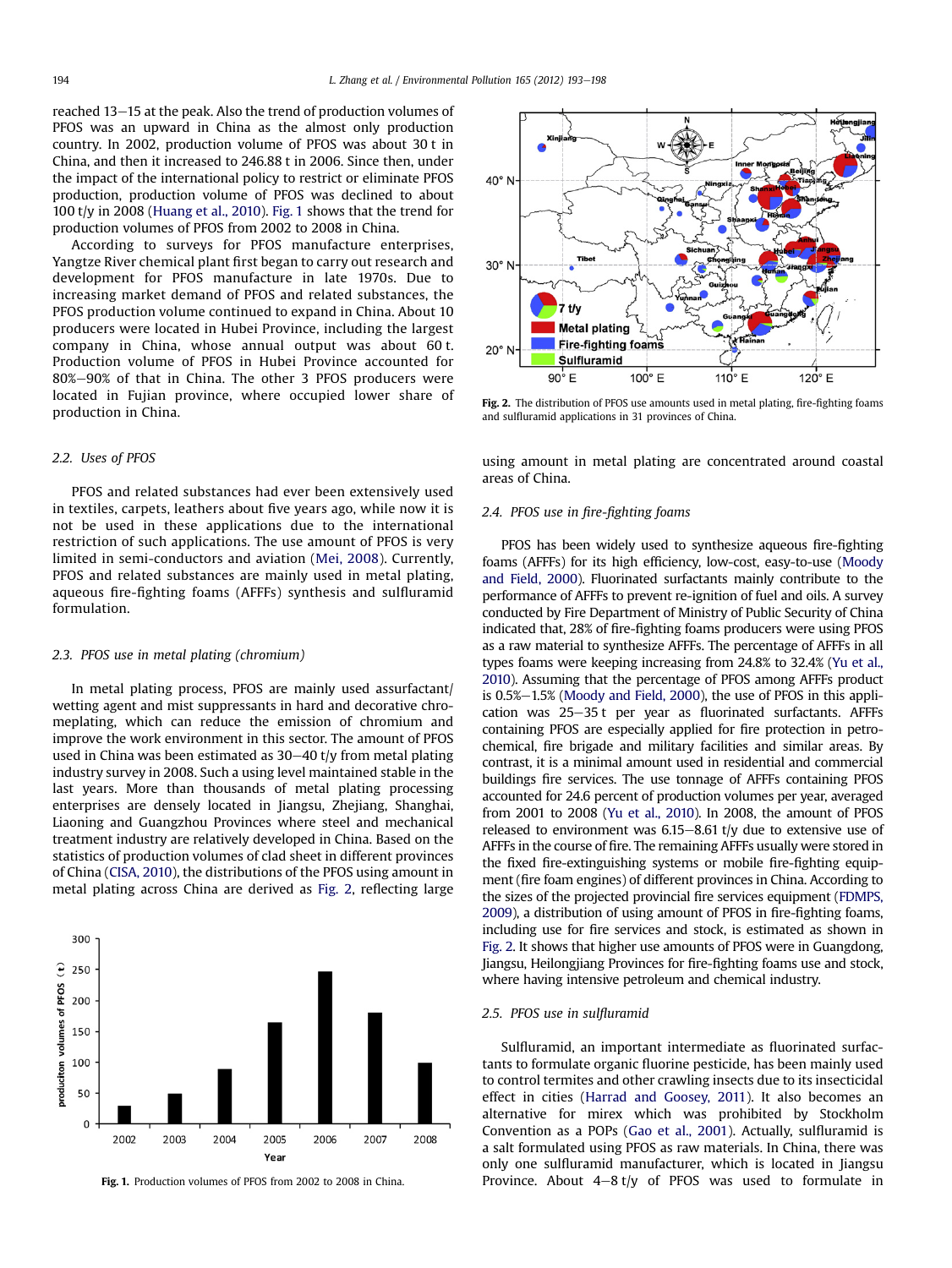<span id="page-2-0"></span>sulfluramid manufacture according to the survey in 2008. According to the statistic data of mirex use in termite control areas of China, the distribution of the fraction of PFOS using volume in sulfluramid use is derived as shown in [Fig. 2.](#page-1-0) In Jiangxi and Guangxi Provinces, the fractions of PFOS using amount in sulfluramid use are higher than those in other provinces.

As shown in [Fig. 2,](#page-1-0) using products and industrial processes of PFOS, are mainly distributed in the South-East half part of China, where just represents the dominant area of China with intensive industrialization and advanced social-economic development.

#### 3. Releases of PFOS to the environment

## 3.1. Releases of PFOS during manufacture, industrial use and formulation in local scale

ECF (electro-chemical fluorination) process, developed by 3M company and widely used by the global producers, is also applied by PFOS manufacturers in China. PFOS emission scenario was no significant difference between Chinese and oversea manufacturing processes. Applying the emission factors of PFOS developed from international PFOS producers [\(Sweetman et al., 2009\)](#page-5-0), the estimated environmental releases of PFOS from the China's largest PFOS manufacturer located in Hubei Province, were 315.6 kg/y and 525.0 kg/y to local air and water compartment, representing the maximal releases during PFOS manufacture at local level.

In the process of metal plating, PFOS are used to lower the surface tension of metal planting solutions to prevent the formation of mists including potentially harmful components from the baths. Generally, the concentration of chrome mist inhibitor containing PFOS is about  $20-40$  mg/l in the treatment bath [\(Mei, 2008\)](#page-5-0). Applying the Emission Scenario Document on Metal Finishing ([OECD, 2004\)](#page-5-0), for a metal plant of relative large-scale in China which normally contains about 20 metal plating workshops, the release of PFOS from such a plant to local water compartment is bout 2.88 kg/y which was shown in Table 1. Because of the semi-volatile property of PFOS, the release of PFOS to air is too low to be considered.

In the fire-fighting foams industry, taking account of the use amount of PFOS in a AFFFs manufacturer about 1.80 t/y PFOS in average,the releases of PFOS to local air and water compartment were estimated to be 1.76 kg/y and 35.3 kg/y respectively (Table 1),by applying emission factors of chemical used in synthesis from Technical Guidance Documents (TGD) ([EC, 2003\)](#page-5-0).

As for sulfluramid formulation, the releases of PFOS to local air, water and soil compartment were estimated to be 15.0 kg/y, 120 kg/y and 0.60 kg/y respectively by applying relevant emission factors on pesticides in personal/domestic places from TGD [\(EC, 2003](#page-5-0)).

#### 3.2. Releases of PFOS to the environment in regional scale

The processes of PFOS manufacture, industrial use in metal plating, AFFFs synthesis and sulfluramid formulation as well as uses

#### Table 1

Releases of PFOS to environmental mediums during manufacture, industrial use and formulation in a local scale.

|                              | Medium PFOS |              | Industrial use and formulation of PFOS |             |                     |
|------------------------------|-------------|--------------|----------------------------------------|-------------|---------------------|
|                              |             | manufacture  | Metal plating                          | AFFFs       | Sulfluramid         |
| Local scale <sup>a</sup> Air |             | $315.6$ kg/y | $\overline{\phantom{0}}$               | $1.76$ kg/y | $15.0 \text{ kg}/v$ |
|                              | Water       | 525.0 kg/y   | $2.88$ kg/y                            | $35.3$ kg/y | $120$ kg/v          |
|                              | Soil        | -            |                                        |             | $0.60$ kg/y         |

<sup>a</sup> A PFOS producer or a company for PFOS formulation and industrial use, i.e.: a chromium metal plating plant, AFFFs synthesis company, sulfluramid formulation company.

of AFFFs at a fire and sulfluramid for termites control, would release a large amount of PFOS into environment. Lots of enterprises for manufacturing and using PFOS are scattered in different provinces. Besides, AFFFs and sulfluramid are dispersed used in different regions. Considering the geographical distribution of the production and use of PFOS, the South-East half part of China, as the dominant PFOS production and use area, can be divided into six regions, i.e., Northeast China, Central-north China, Central China, Southwest China, East China and South China. Regional releases of PFOS from manufacture and its uses in metal plating, fire-fighting foams and sulfluramid application into water, sediment, soil are estimated according to relevant emission scenarios, which are shown in Table 2. Major manufacturers for PFOS are located in Hubei Province in Central China region, which lead to release of PFOS into this regional environment to be estimated between 0.715 and 2.177 t/y. Industrial use of PFOS as chrome mist inhibitor was estimated as the largest source of PFOS pollution in almost each region, with a maximum regional release at 15.69 t/y in East China. Followed by the AFFFs industry, the main releases of PFOS is due to AFFFs used in the fire-fighting scenes, causing regional pollution in water and soil. As for sulfluramid, lower contribution is considered to the regional releases. Among six regions, as the most intensive industrial economy developed areas of China, East China showed the highest regional emission strength of PFOS which was about 24.45  $g/km<sup>2</sup>$  y, and then followed by Central-north China, South China, Central China, Northeast China and southwest China region.

#### 3.3. PFOS environmental risk assessment

In order to take an overall environmental risk assessment of PFOS in China based on the inventory of sources and releases for PFOS above, EUSES (European Union System for the Evaluation of Substances) model at its version of 2.1.1 ([Vermeire et al., 2005\)](#page-5-0) was applied in this study. EUSES model was developed by European Union as a simple, common risk assessment tool for chemicals ([EC, 2003; Vermeire et al., 1997](#page-5-0)), which can be modified through parameters localization in different countries ([Kawamoto and Park,](#page-5-0) [2006; MacLeod et al., 2001\)](#page-5-0). For such an modeling application, a series of environmental parameters of EUSES model were modified to adapt with relevant situations in China, mainly including the rate of sewage treatment, frame parameters of sewage treatment plants (STP), environmental media information and geographical features in local scale and regional scale [\(NBS, 2009](#page-5-0)). Since the PFOS production and use were dominantly distributed in the south-east half part of China representing the core area of the country with industrialization and social-economic development, the study just

| Table 2                                                                      |
|------------------------------------------------------------------------------|
| Regional environmental releases of PFOS during production and uses in China. |

|                                  | Manufacture<br>(t/y) | Metal<br>plating<br>(t/y) | (t/v) | AFFFs Sulfluramid<br>(t/v) | Emission<br>strength <sup>g</sup><br>$(g/km^2.y)$ |
|----------------------------------|----------------------|---------------------------|-------|----------------------------|---------------------------------------------------|
| Northeast China <sup>a</sup>     |                      | 4.077                     | 1.141 | 0.021                      | 6.616                                             |
| Central-north China <sup>b</sup> |                      | 7.503                     | 1 207 | 0.002                      | 15.04                                             |
| Central China <sup>c</sup>       | $0.715 - 2.177$      | 2.801                     | 1.061 | 0.171                      | 9.727                                             |
| Southwest China <sup>d</sup>     |                      | 0.568                     | 0.854 | 0.100                      | 1.352                                             |
| East China <sup>e</sup>          | $0.126 - 0.384$      | 15.69                     | 2.283 | 1535                       | 24.45                                             |
| South Chinaf                     |                      | 3734                      | 0.823 | 0.807                      | 11.85                                             |

<sup>a</sup> Including Liaoning, Jilin, Heilongjiang Provinces.

<sup>b</sup> OrMiddle-north China. including Beijing, Tianjin, Hebei, Shanxi, Shaanxi Provinces.

 $c$  Including Henan, Hubei, Hunan Provinces.

<sup>d</sup> Including Chongqing, Sichuan, Guizhou, Yunnan Provinces.

<sup>e</sup> Including Shanghai, Jiangsu, Zhejiang, Anhui, Fujian, Jiangxi, Shandong Provinces.

<sup>f</sup> Including Guangdong, Guangxi, Hainan Provinces.

 $g$  Release amount of PFOS in per  $km<sup>2</sup>$  area per year.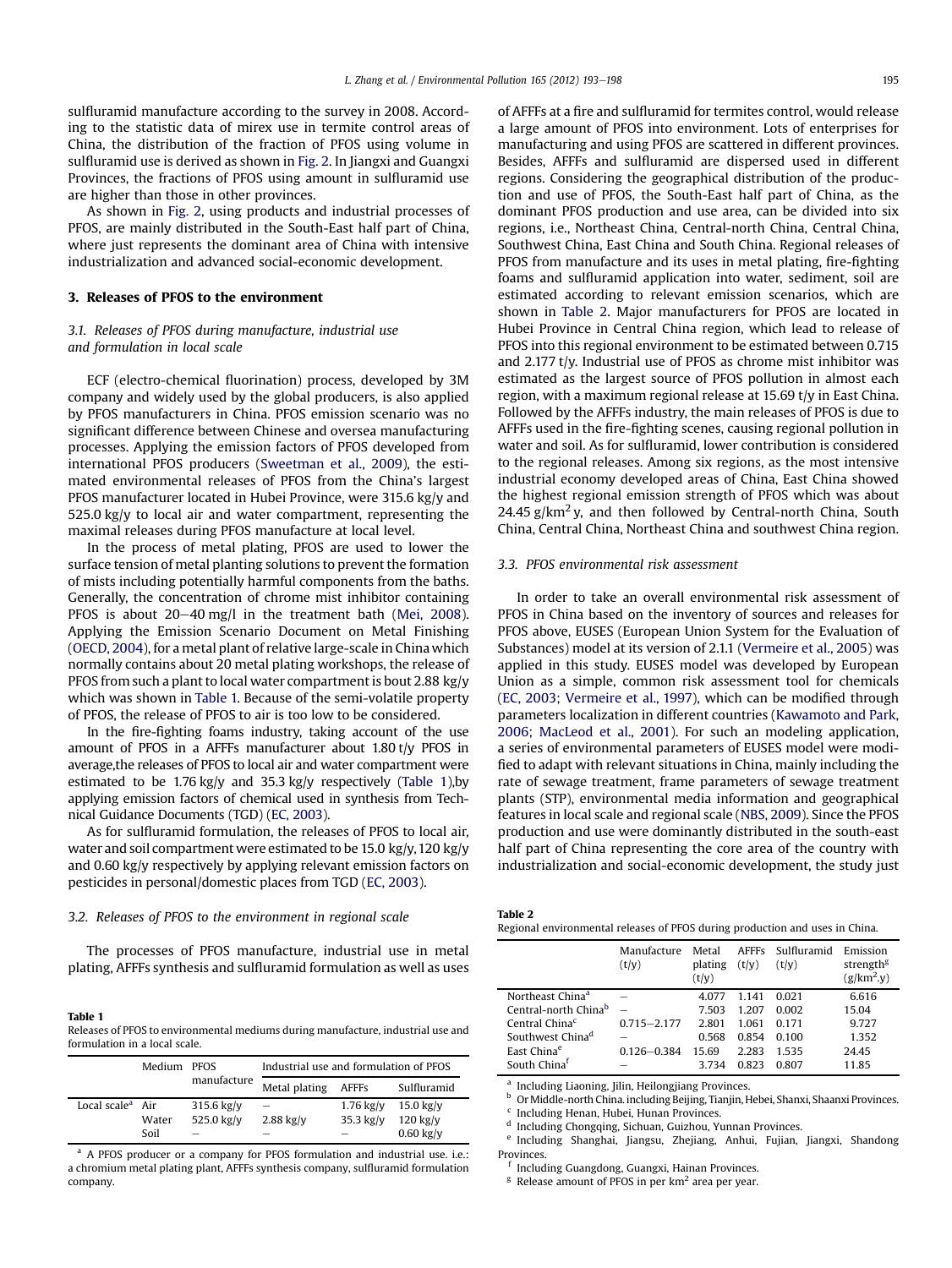#### Table 3

Predicted no effect concentrations (PNEC) and the predicted environmental concentrations (PECs) in local level for PFOS in water (ng/l), sediment (ng/g dry wt), soil (ng/g dry wt); Risk characterization ratios ( $RCR = PEC/PNEC$ ) of PFOS in local level.

|          | <b>PNEC</b>       | PEC <sub>local</sub> (RCR)  |                             |                           |                            |  |
|----------|-------------------|-----------------------------|-----------------------------|---------------------------|----------------------------|--|
|          |                   | Manufacture                 | Metal plating               | <b>AFFFs</b>              | Sulfluramid                |  |
| Water    | $2.5 \times 10^4$ | $7.82 \times 10^4(3.128)$   | $4.88 \times 10^{2}(0.019)$ | $5.31 \times 10^3(0.212)$ | $1.79 \times 10^4 (0.716)$ |  |
| Sediment | 335               | 555(1.657)                  | 3.45(0.010)                 | 37.6(0.112)               | 127(0.379)                 |  |
| Soil     | 373               | $8.69 \times 10^{4}(232.9)$ | $4.77 \times 10^2$ (1.279)  | $5.84 \times 10^3(15.66)$ | $1.99 \times 10^4 (53.35)$ |  |

tailor the domain of Chinese territory and defines the South-East half part of China with the six classified regions (just except Tibet, Xinjiang, Qinghai, Gansu, Ningxia, Inner Mongolia Provinces) as the continental background area for the environmental risk assessment of PFOS, so as to make model results more precise and practical. The environmental risk assessment of PFOS was done both in the local scale and regional scale according to different release scenarios of PFOS pollution sources, in which the situation of PFOS source and releases in China around 2008 was used as the baseline.

#### 4. Result and discussion

Tables 3 and 4 showed that the predicted environmental concentrations (PECs) calculated from EUSES model and risk characterization ratios (RCRs) of PFOS in water, sediment and soil in local and regional scale, as well as predicted no effect concentrations (PNEC) ([Brooke et al., 2004; OECD, 2002\)](#page-5-0). Available PFOS environmental monitoring data in the six regions was also shown in Table 4 for model results validation and comparison.

In local scale, PECs of PFOS in environment around a PFOS producer, a metal plating plant, companies for AFFFs and sulfluramid were estimated as shown in Table 3. For PFOS manufacture, PECs in water, sediment and soil of the environment around the manufacturer all exceeded the relevant PNECs, showing significant environmental risk of PFOS around its manufacture. Meanwhile, PECs of PFOS in the soil around the metal plating process and the manufacture of AFFFs and sulfluramid using PFOS, were all higher than PNEC, reflecting there were risks in the soil environment around such PFOS using point release sources, However, PECs of PFOS in local water and sediment around the PFOS using release sources were lower than PNECs showing no significant environmental risk there.

In regional scale, as shown in Table 4, the model estimated PECs of PFOS in environmental compartments of each of six regions were compatible with relevant PFOS environmental monitoring data currently available in China generally. Central-north China and Northeast China classified in this study are the major petroleumchemical and mechanical industry distributed region where maintains large amount of metal plating processes and AFFFs usage with PFOS as shown in [Fig. 2](#page-1-0). Central-north China ranks the second PFOS emission strength among six regions as shown in [Table 2.](#page-2-0) In Central-north China region, the PECs of PFOS in water, sediment and soil were estimated at 42.5 ng/l, 0.785 ng/g dwt and 0.245 ng/g dwt respectively. In comparison with monitored concentration in this region, the PEC of PFOS in water was higher than monitored concentration in guanting reservoir, Haihe River in Tianjin Province and Beijing [\(Lu et al., 2011b; Sun et al., 2011; Zhao et al., 2007](#page-5-0)), but was basically consistent with the monitor data in Dagu Drainage River [\(Sun et al., 2011\)](#page-5-0). There was no significant difference between the PEC and monitored concentration of PFOS in sediment ([Lu et al.,](#page-5-0) [2011a; Sun et al., 2011](#page-5-0)), while the PEC in soil was a little bit lower than the monitored concentration obtained in Tianjin and north Bohai Sea area ([Lu et al., 2011a; Pan et al., 2011\)](#page-5-0). In Northeast China region, the PECs of PFOS in water, sediment and soil were estimated at 17.1 ng/l, 0.315 ng/g dwt and 0.158 ng/g dwt respectively. All of them were lower than those in Central-north China. The PEC of PFOS in water was a little bit higher than the monitored concentration obtained in Liao River [\(Zhu et al., 2011\)](#page-5-0) and Dalian coastal water [\(Jin et al., 2008\)](#page-5-0), but in line with anther monitoring concentration obtained in Liaoning Province ([Wang et al., 2011\)](#page-5-0). The PEC of PFOS in sediment was fairly compatible with the

#### Table 4

Predicted environmental concentrations (PECs) in water (ng/l), sediment (ng/g dry wt), soil (ng/g dry wt) and risk characterization ratios (RCRs) of PFOS in regional scales and environmental concentration (EC) from other monitoring data in China.

| Regional scale      | Compartment               | This study                                                      | Relevant research                              |                                                                                                                                                  |
|---------------------|---------------------------|-----------------------------------------------------------------|------------------------------------------------|--------------------------------------------------------------------------------------------------------------------------------------------------|
|                     |                           | $PEC_{\text{recional}}$ (RCR)                                   | EC (monitoring)                                | References                                                                                                                                       |
| Northeast China     | Water<br>Sediment         | $17.1(6.84E - 04)$<br>$0.315(9.43E - 04)$                       | $nd - 31.0$<br>$nd - 1.97$                     | (Lam et al., 2009; Zhu et al., 2011; Jin et al., 2008; Wang et al., 2011)<br>(Jin et al., 2009; Zhu et al., 2011; Lu et al., 2011a)              |
|                     | Soil                      | $0.158(4.24E - 04)$                                             | $nd - 0.702$                                   | (Lu et al., 2011a)                                                                                                                               |
| Central-north-China | Water<br>Sediment<br>Soil | $42.5(1.70E - 03)$<br>$0.785(2.34E-03)$<br>$0.245(6.57E-04)$    | $nd - 72.5$<br>$nd - 7.32$<br>$nd - 2.36$      | (Lu et al., 2011a,b; Sun et al., 2011; Zhao et al., 2007)<br>(Sun et al., 2011; Lu et al., 2011a)<br>(Pan et al., 2011; Lu et al., 2011a)        |
| Central China       | Water<br>Sediment<br>Soil | $24.8(9.92E - 04)$<br>$0.460(1.37E-03)$<br>$0.228(6.11E-04)$    | $< 0.01 - 14.0$<br>$\overline{\phantom{0}}$    | (Yamashita et al., 2007; Jin et al., 2006)                                                                                                       |
| Southwest China     | Water<br>Sediment<br>Soil | $4.98(1.99E - 04)$<br>$0.09(2.73E - 04)$<br>$0.049(1.30E - 04)$ | $nd - 0.35$<br>$\overline{\phantom{0}}$        | (Yamashita et al., 2007)                                                                                                                         |
| East China          | Water<br>Sediment<br>Soil | $59.0(2.36E - 03)$<br>$1.09(3.27E-03)$<br>$0.451(1.21E-03)$     | $0.33 - 394$<br>$0.06 - 8.78$<br>$8.58 - 10.4$ | (Lam et al., 2009; Zhu et al., 2011; Yamashita et al., 2007)<br>(Jin et al., 2010; Zhu et al., 2011; Zhang et al., 2010)<br>(Zhang et al., 2010) |
| South China         | Water<br>Sediment<br>Soil | $29.6(1.18E - 03)$<br>$0.55(1.64E-03)$<br>$0.285(7.64E-04)$     | $0.9 - 99$<br>$< 0.12 - 3.10$                  | (Lam et al., 2009; Yamashita et al., 2007)<br>(Jin et al., 2010)                                                                                 |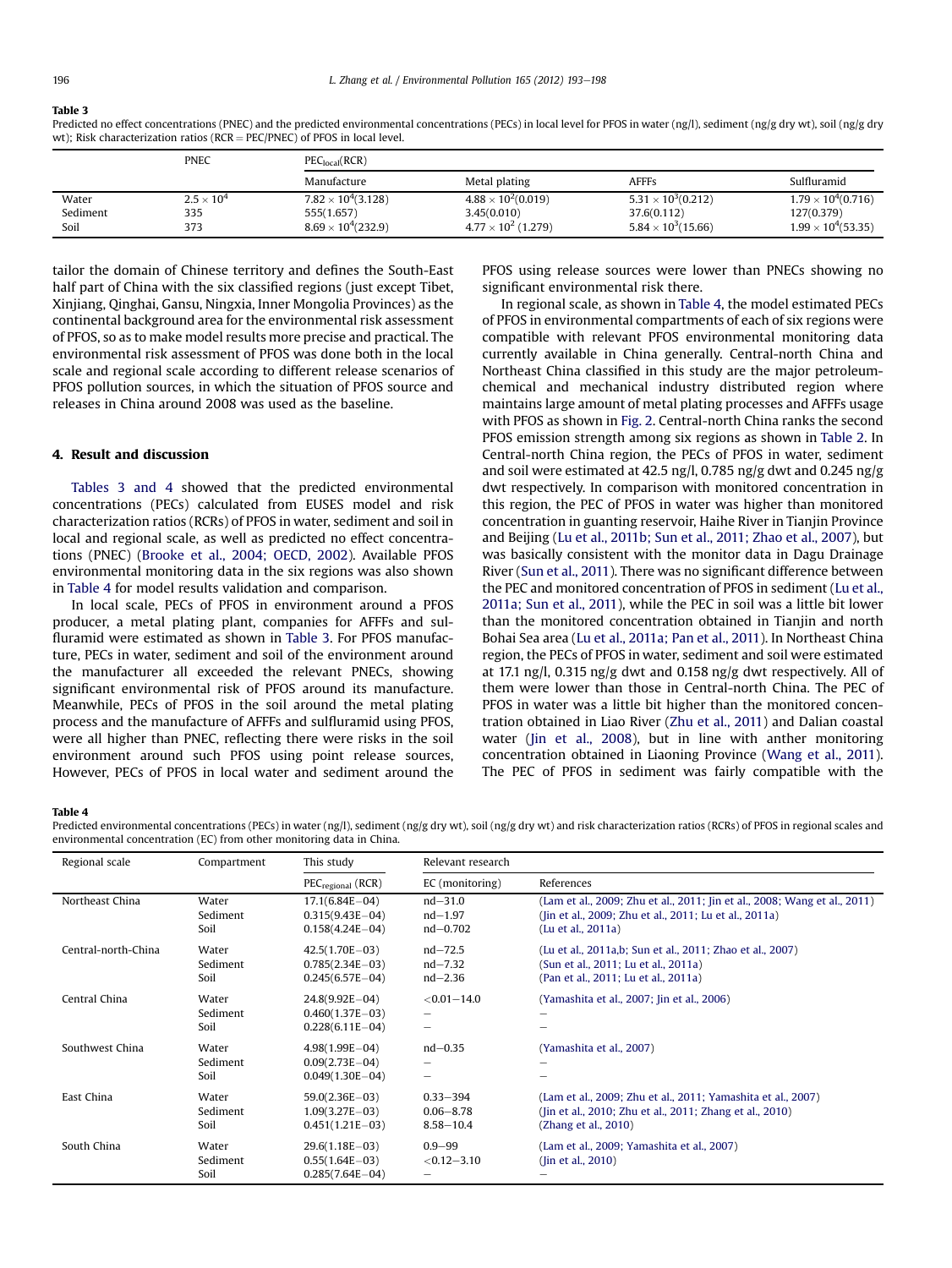

Fig. 3. The concentration distribution of PFOS in water, sediment and soil mediums in six evaluated regions in South-East half part of China. (Each area of blue represents the size of each evaluated region, and darkness of the blue color reveals the PEC values in regional water environment. The yellow column indicates the PEC value of regional soil environment, and the gray column for sediment.) (For interpretation of the references to color in this figure legend, the reader is referred to the web version of this article.)

monitoring concentrations obtained in this region ([Jin et al., 2009;](#page-5-0) [Zhu et al., 2011](#page-5-0)), while The PEC in soil was also in line with the range of the monitored concentration from the only one case study in this region [\(Lu et al., 2011a](#page-5-0)). In general, in such an area with intensive petroleum-chemical and mechanical industry distributed region and large amount of metal plating processes and AFFFs usage with PFOS in Central-north and Northeast China, the model predicted environmental concentrations of PFOS were consistent with substantive environmental monitoring data of PFOS both in the regions, which could reflect the real environmental risk status of PFOS in this part of territory of China.

Central China and Southwest China regions are a bit less developed region among the six regions, where there was not enough environmental monitoring date of PFOS for making validation and comparison for model results. The PECs of PFOS in water, sediment and soil were estimated at about 24.8 ng/l, 0.460 ng/g dwt and 0.228 ng/g dwt respectively in Centre China region, and at about 4.98 ng/l, 0.09 ng/g dwt and 0.049 ng/g dwt respectively in Southwest China region. Higher PEC of PFOS in water was estimated in Central China region, since the region served as the major PFOS manufacture area of China though there were not so many PFOS using sources like Central-north, South and East China regions. PECs of PFOS in sediment and soil in these two regions were the first reported PFOS pollution concentrations, since there are no monitoring data of PFOS of that area so far.

South China is another important highly industrialized region of China, ranking the third regional PFOS emission strength among six regions as shown in [Table 2.](#page-2-0) PECs of PFOS in water, sediment and soil of this region were estimated at about 29.6 ng/l, 0.55 ng/g dwt and 0.285 ng/g dwt respectively. While PEC of PFOS in water was in the range of the monitored concentrations available in the region, PEC and the monitored concentration of PFOS was fairly closed to each other ([Lam et al., 2009; Yamashita et al., 2007\)](#page-5-0). However, there was no monitored concentration of PFOS in soil of South China.

East China is the most developed region of China with highest intensive PFOS emission strength as shown in [Table 2](#page-2-0). The PECs of PFOS in water, sediment and soil were estimated at about 59.0 ng/l, 1.09 ng/g dwt and 0.451 ng/g dwt respectively, and each of all was higher than those in other regions. PEC of PFOS in water was higher

than the monitored concentration from Yangtze River in the range of Nanjing and Shanghai [\(Yamashita et al., 2007](#page-5-0)), but was compatible with another monitored PFOS concentration in Taihulake ([Zhu et al., 2011](#page-5-0)). PEC of PFOS in sediment was fit well to the monitored level of PFOS in this region ([Jin et al., 2010; Zhang et al.,](#page-5-0) [2010; Zhu et al., 2011](#page-5-0)), while the PEC of PFOS in soil was lower than a monitored concentration in Shanghai [\(Zhang et al., 2010](#page-5-0)).

In summary, the model predicted regional environmental PFOS levels of the six regions of the south-east half part of China were shown in Fig. 3, in which regional PFOS concentrations in water were described in different darkness of blue color since water was normally the most representative environmental medium for environmental risk of PFOS. In the environment of this dominant area of China with intensive industrialization and advance socialeconomic development, the PFOS pollution levels were about  $4.98-59.0$  ng/l in water,  $0.09-1.09$  ng/g dwt in sediment and  $0.049-0.451$  ng/g dwt in soil compartment, which were compatible with relevant monitoring concentrations currently available. Regional environmental pollution levels mentioned above were not exceed the relevant PNEC values currently defined, so that it was difficult to conclude there was environmental risk of PFOS in regional level of China. However, it could reflect an overall environmental risk level of PFOS of China in risk assessment scenario of such an internationally concerned perfluorochemicals.

#### 5. Conclusion

China maintains a PFOS production level at about 100 t/y currently. PFOS are mainly used for metal plating, aqueous firefighting foams (AFFFs) and sulfluramid, with the use amount at about 30–40 t/y, 25–35 t/y and 4–8 t/y respectively. Historical intensive use of PFOS in textiles has already ceased due to the international restriction of such applications. The Use amount of PFOS is very limited in semi-conductors, aviation and other application sectors. PFOS manufacture and its using products and industrial processes are mainly distributed in the South-East half part of China, where just represents the dominant area of China with intensive industrialization and advanced social-economic development.